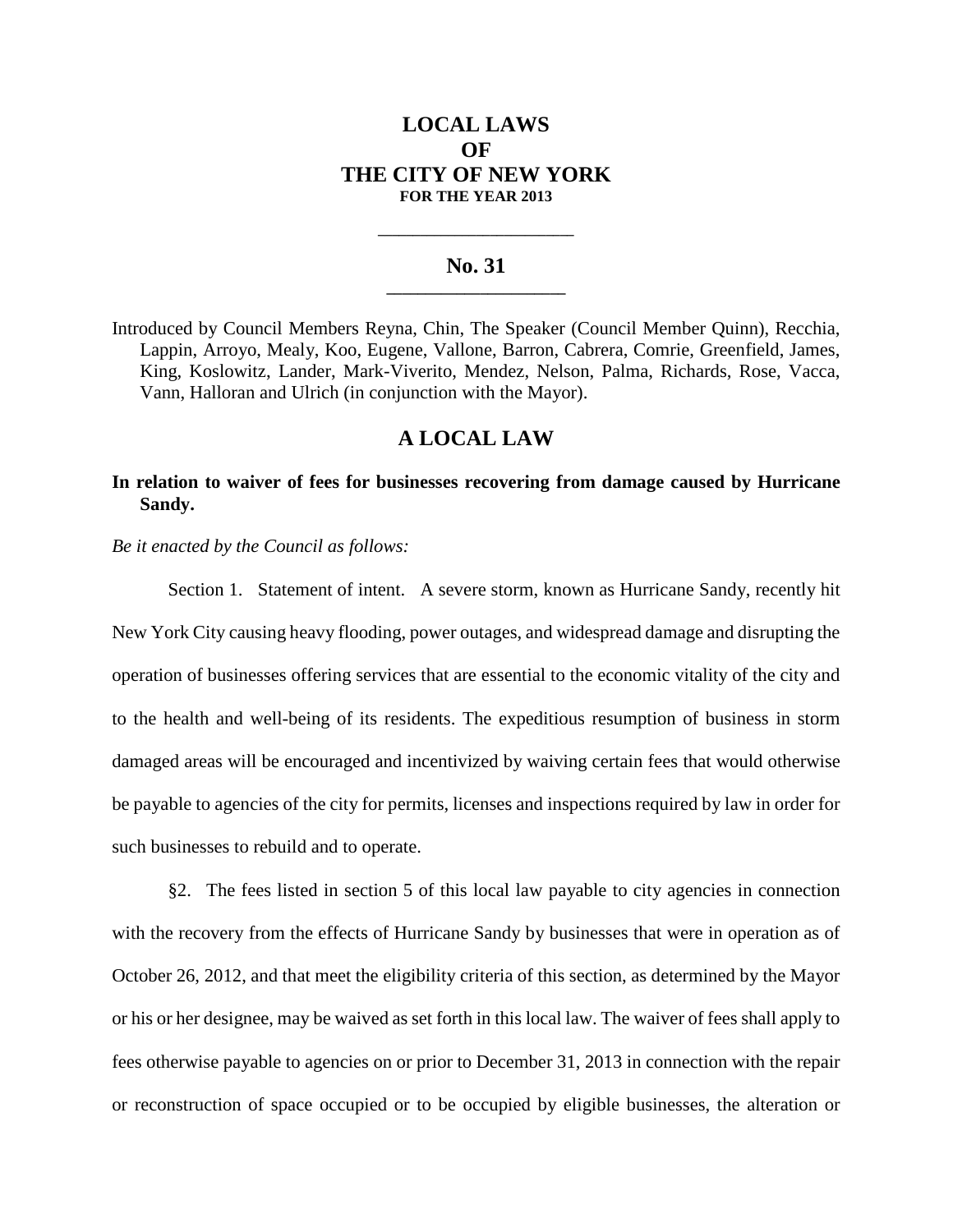repair of systems owned by eligible businesses and serving only space occupied by such eligible businesses, or the replacement of a vehicle required to do business. For the purposes of this section a building shall not be considered an eligible business. Businesses eligible for waiver of fees pursuant to this local law must meet the following criteria:

a. As of October 26, 2012, the business must (i) have been located in space that is in a building within the boundaries of a Disaster Recovery Area, as defined in section 4 of this local law; or (ii) have been located in a building that, after Hurricane Sandy, was assigned a red, yellow or green placard by the Department of Buildings; or (iii) have been a vehicle. b. On or prior to October 31, 2013 the owner of the business must apply to the mayor or his or her designee for a determination of eligibility for waiver of applicable fees pursuant to this local law on forms and in a manner to be prescribed by the mayor or his or her designee. The owner must submit written certification signed by such owner or such other documentation as may be required by the mayor or his or her designee, confirming that: (i) the space occupied by such business or the vehicle required for the operation of such business suffered substantial damage as a result of Hurricane Sandy that has interfered significantly with and that continues to interfere significantly with the operation of such business in the manner in which it operated prior to Hurricane Sandy; and (ii) the business currently occupies or intends to re-occupy space in the same building that it occupied prior to Hurricane Sandy or in a new building within the same Business Recovery Zone, or intends to replace a vehicle required for the operation of the business that was rendered inoperable as a result of Hurricane Sandy.

§3. The owner of the business shall present the approved eligibility application to the applicable agency to obtain the fee waiver. The fee waiver may be granted only for eligible fees that would otherwise be payable by such business on or prior to December 31, 2013. An agency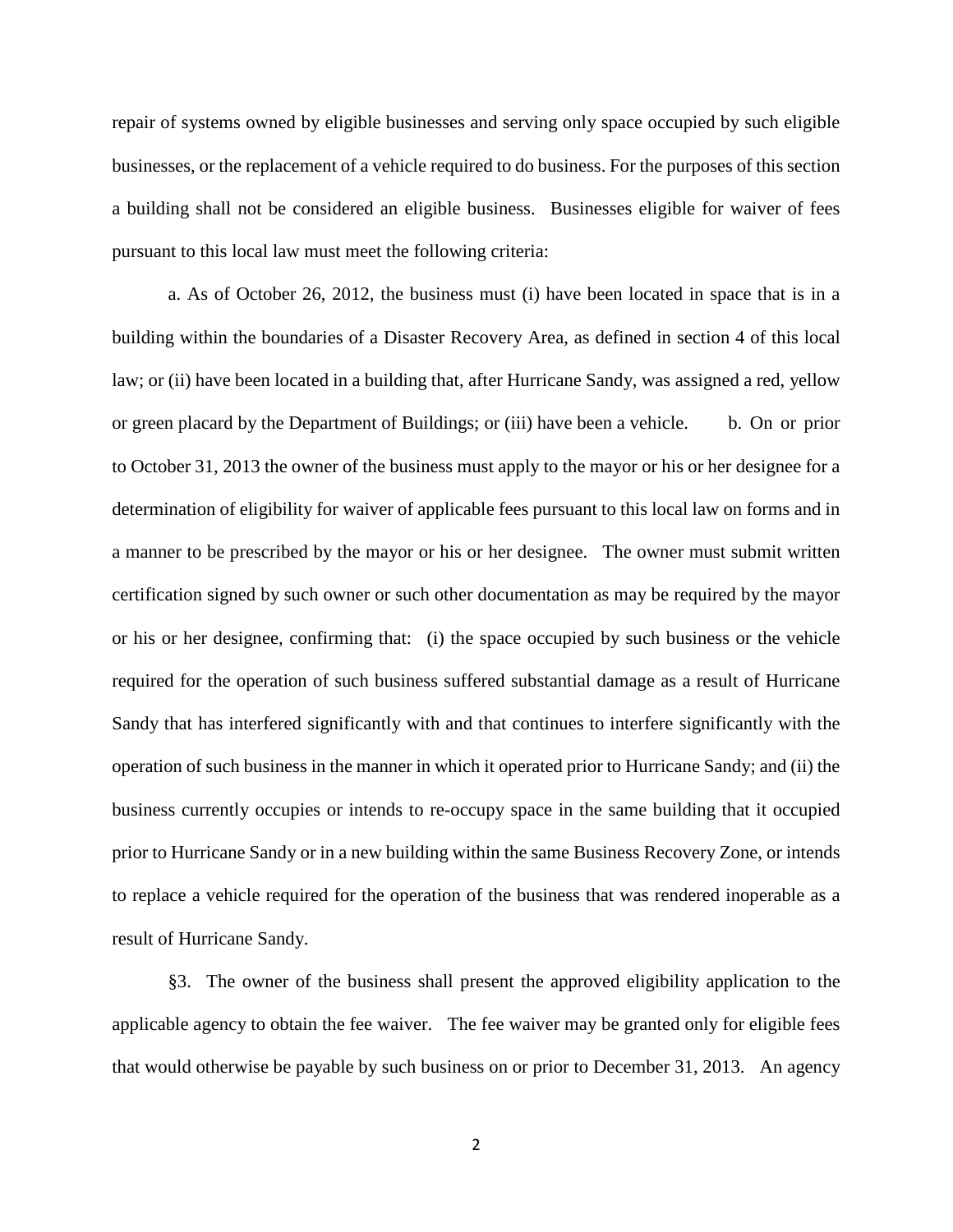may refund fees paid by an eligible business after October 26, 2012 and prior to the effective date of this local law provided that an application for such refund is made to the agency on or prior to May 31, 2013.

§ 4. For the purposes of this local law the term Disaster Recovery Area means: a. The area within Hurricane Evacuation Zones A and B, as designated by the New York City Office of Emergency Management on the New York City Hurricane Zone Maps in effect as of October 26, 2012; or

b. The area within any Business Recovery Zone created by the Department of Small Business Services and delineated on maps published on such department's web site.

§ 5. The following fees are eligible for waiver pursuant to this local law: a. Department of Consumer Affairs. Fees required by Administrative Code § 20-314, and inspection fees required by Administrative Code § 20-250(c), Administrative Code § 20-501(b) and 6 RCNY § 2-362(m)(1).

b. Department of Environmental Protection. Fees required by Administrative Code §§ 24-136, 24-137, 24-138, 24-139 and 24-140.

c. Department of Buildings. Application, permit and inspection fees required by Administrative Code § 28-112 for the following work: plumbing, scaffolds, sidewalk sheds, fences, signs, boilers, demolition, elevators, construction, limited alterations and after hours variances as well as fees required by Administrative Code § 27-3018 with respect to electrical work.

d. Fire Department.

(1) Fees required by New York City Fire Code Sections A 03.1(3) and A03.1(37) with respect to the inspection and testing of liquid motor fuel dispensing system installations.

3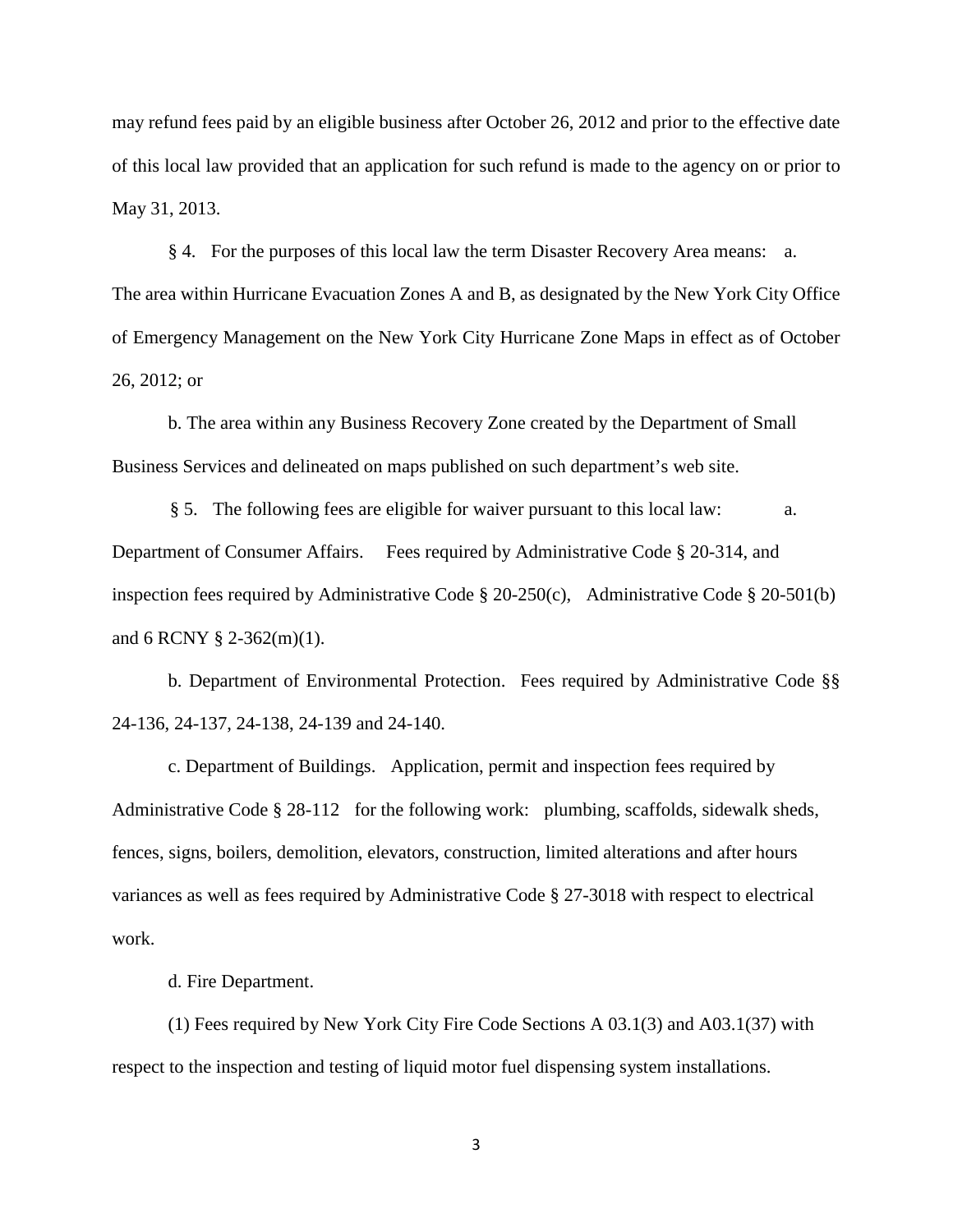(2) Fees required by New York City Fire Code Section A 03.1(20) with respect to acceptance testing of fire protection systems, including fire alarm systems, fire extinguishing systems and fire pumps.

(3) Fees required by New York City Fire Code Section A03.1(45) and fire department rule 3 RCNY § 4601-01(e) with respect to plan examinations applicable to review of design and installation documents for liquid motor fuel dispensing systems and fire protection systems.

e. Department of Small Business Services.

Fees required by 66 RCNY §4-01 with respect to waterfront construction work, equipment use permits, mooring permits, fill work permits and certificates of completion.

f. Department of Transportation.

Fees required by 34 RCNY § 2-03 with respect to street opening permits, building operations and construction activity permits, debris containers, sidewalk construction permits, vault permits and canopy permits.

g. Landmarks Preservation Commission.

Fees required by 63 RCNY § 13-04 with respect to certificates of appropriateness and certificates of no effect

h. Taxi and Limousine Commission.

Fees required by 35 RCNY § 58-07(b)(2), § 58-07(h)(1-3),§ 59A-04(e)(7) and § 59A-07(f)(2-4) with respect to fees for replacement vehicle license plates, replacement medallions, transfer of vehicle licenses and for-hire vehicle inspections.

§6. Within 90 days after the repeal of sections 1 through 5 of this local law pursuant to section 7 of this local law, the mayor or the mayor's designee shall compile information, so as to submit a report to the mayor and the speaker regarding the number of businesses that submitted applications for a waiver of applicable fees pursuant to this local law, including the number that